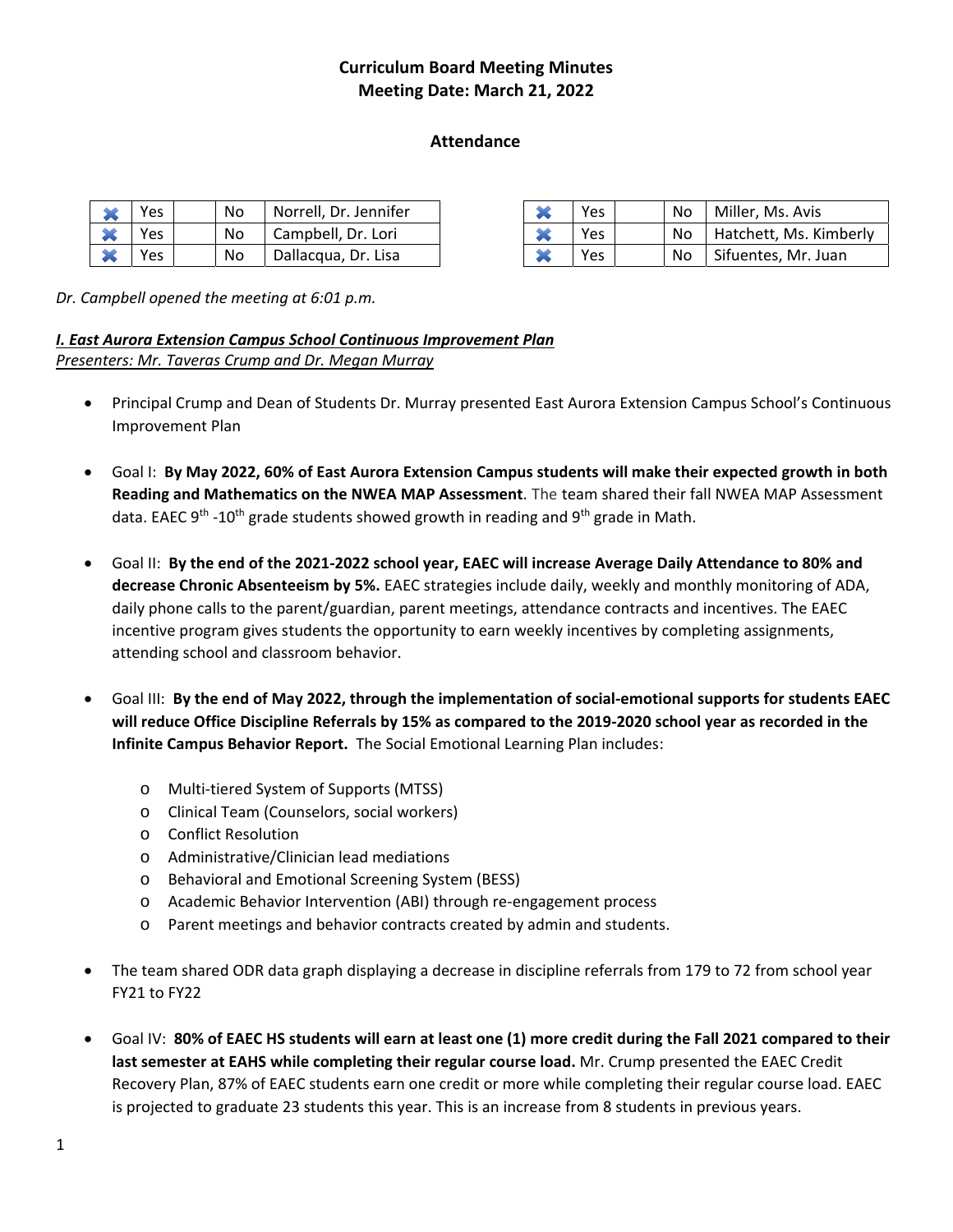# *II. Beaupre Elementary School Continuous Improvement Plan*

*Presenters: Ms. Amanda Clark & Mr. Gerry Mestek* 

- Principal Clark and Instructional Coach Mestek presented Beaupre Elementary School's Continuous Improvement Plan.
- Goal I: **80% of Beaupre students will meet or exceed their expected growth on MAP Reading and Math.** The methods used throughout the school year to assist with the expected growth goal includes:
	- o Common Formative Assessment (CFA) Data to discuss weekly academic progress during PLCs
	- o Team planning for continuous instruction using SLT and district performance goals
	- o Student Incentives: Gel pens, Gift from prize box, Pajama & Movie Day, Pizza with Principal, Light‐up Scooter
- Beaupre NWEA MAP fall data was presented. The team shared Beaupre reading growth, fall to winter data noting students in third and fifth grades reached their grade level projected growth and fourth grade is very close to national norms. The team continued discussing Math Growth data showing grades 1‐5 met and exceeded their projected growth. The team discussed strategies for continuing to improve instructional outcomes for all students K‐5.
- Goal II: **By May 2022, Beaupre students will maintain a 93% attendance rate**. The strategies for improvement include, daily meetings with the attendance team, daily classroom recognition of perfect attendance, daily monitoring individual student attendance, popcorn parties, attendance race initiative, attendance buddies, weekly attendance team meetings and weekly meetings with the district truancy liaison.
- Goal III: **Beaupre will implement SEL strategies to decrease Office Discipline Referrals (ODR) from 19 20 to 21 – 22 by 45%.** To achieve this goal, the school has a strategic plan to support students through the Second Step Curriculum, Zones of Regulation Strategies, check in/check out, BESS screener, Beaupre Pledge recited daily school wide, voice level charts and incentive point rewards.
- Goal IV: **10% increase of Beaupre students scoring 3.0 or above on the Writing component of the 2023 ACCESS.** The strategies include:
	- o Dual Language Implementation
	- o Language Acquisition Facilitation
	- o ACCESS Data Review
	- o Classroom Anchor charts in Green/Blue font
	- o Walk‐throughs with Dr. Mercuri
	- o Coach's Corner Articles
		- $\triangleright$  Training WIDA English Language Development Standards Framework, 2020 ed. K 12
		- $\triangleright$  PLC Common Formative Assessments
		- $\triangleright$  Strategies for developing Speaking and Writing domains
		- $\triangleright$  Word banks/vocabulary
		- $\triangleright$  SEL to support English Language students' needs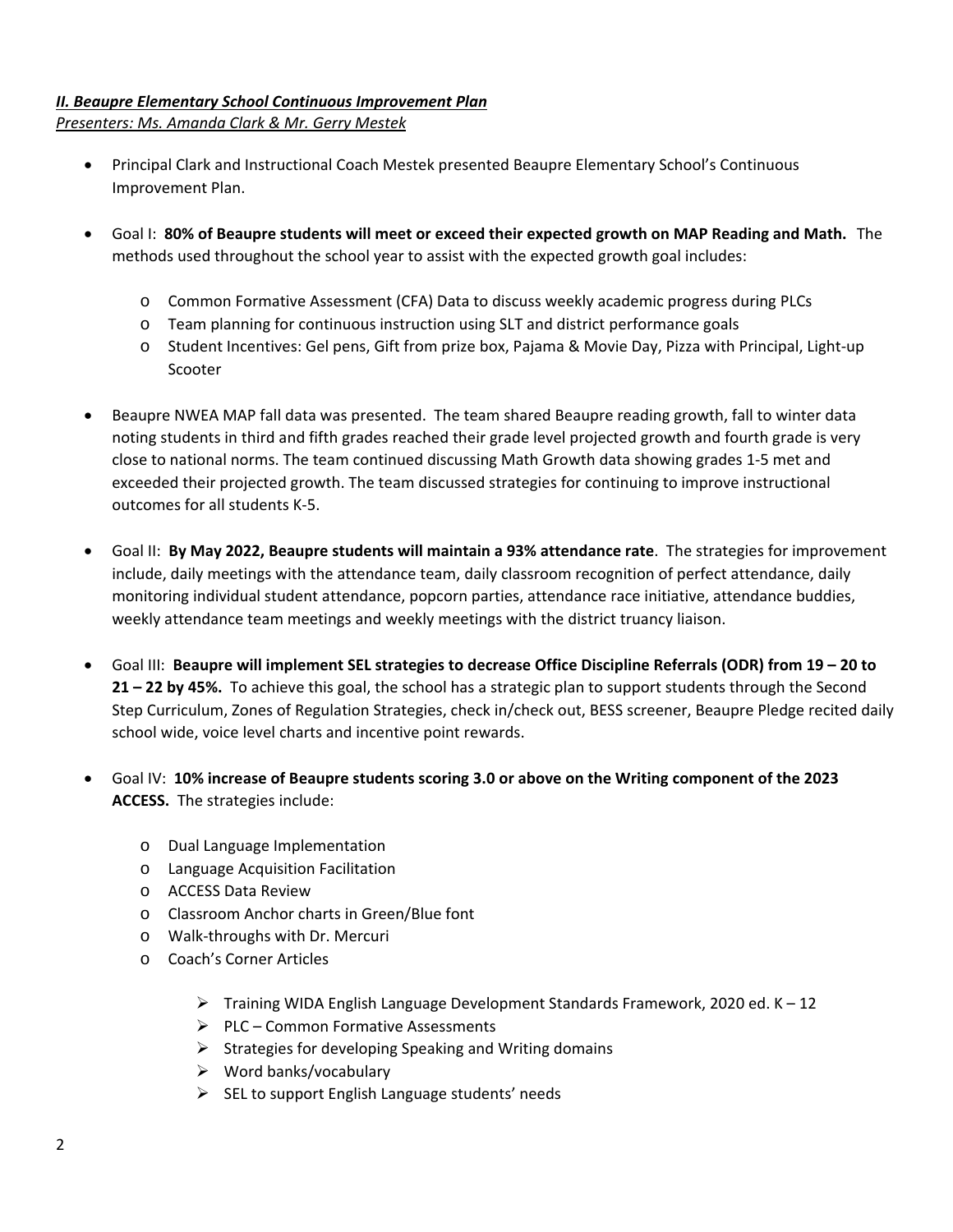o Strategies and methods to develop Oracy for all students

# *III. Summer School FY22*

*Presenters: Dr. Lisa Dallacqua* 

- Dr. Dallacqua presented a general overview of Summer School 2022
- Summer School FY22 Timeline:

| o March 8 <sup>th</sup>                       | Summer School Eligibility Letters received by parents                  |
|-----------------------------------------------|------------------------------------------------------------------------|
| o March 16 <sup>th</sup>                      | Deadline for parents to return summer school registration form         |
| $\circ$ May 2 <sup>nd</sup> -13 <sup>th</sup> | Phone calls home to families who have not registered for summer school |
| o June 6 <sup>th</sup> -8 <sup>th</sup>       | Professional Development, planning and preparation time for teachers   |
| o June $13^{\text{th}}$ -July $7^{\text{th}}$ | Summer School 2022 Pre-K-12th                                          |
|                                               | High School will have AM and PM Sessions                               |

Summer School Sites Locations:

| Hub Site:               | <b>Schools Located:</b>                                           |  |  |  |  |  |
|-------------------------|-------------------------------------------------------------------|--|--|--|--|--|
| Allen                   | Allen, Bardwell, Dieterich, Rollins                               |  |  |  |  |  |
| Gates                   | Gates, Krug, Beaupre, Brady (ESY K-5)                             |  |  |  |  |  |
| Johnson                 | Johnson, O'Donnell, Oak Park, Benavides, Hermes                   |  |  |  |  |  |
| East High               | 7th/8th Grade, ESY 6-12, Newcomers 6-8, East High Credit Recovery |  |  |  |  |  |
| <b>Extension Campus</b> | <b>Extension Campus Credit Recovery</b>                           |  |  |  |  |  |
| GCC/Adventures          | All Preschool and ESY Preschool                                   |  |  |  |  |  |

- Projected Cost of Summer School FY22:
	- o K‐12 Projected Cost \$1,071,845.20
	- o Summer School ESY –Extended School Year Program projected cost \$147,540.00
	- o Summer School Preschool Program projected cost \$19,546.50

#### *IV. Summer Curriculum Resources memo*

*Presenters: Dr. Lori Campbell* 

- Dr. Campbell discussed the memo request regarding the purchase of curriculum resources for Summer School FY22
- Summer Curriculum Resources will include:
	- o Elevate K12 student licenses: \$360,000 (Title I)
	- o Scholastic literacy and math materials: \$175,622.58 (Title I)
	- o Envisions math materials: \$39,187.47 (Title I)
- A motion requesting board approval was presented at the March 21, 2022, Board of Education Meeting

# *V. MAP 2022 Fall to Winter Growth and EAHS Reading Department Achievement Data*

*Presenter: Dr. Lori Campbell*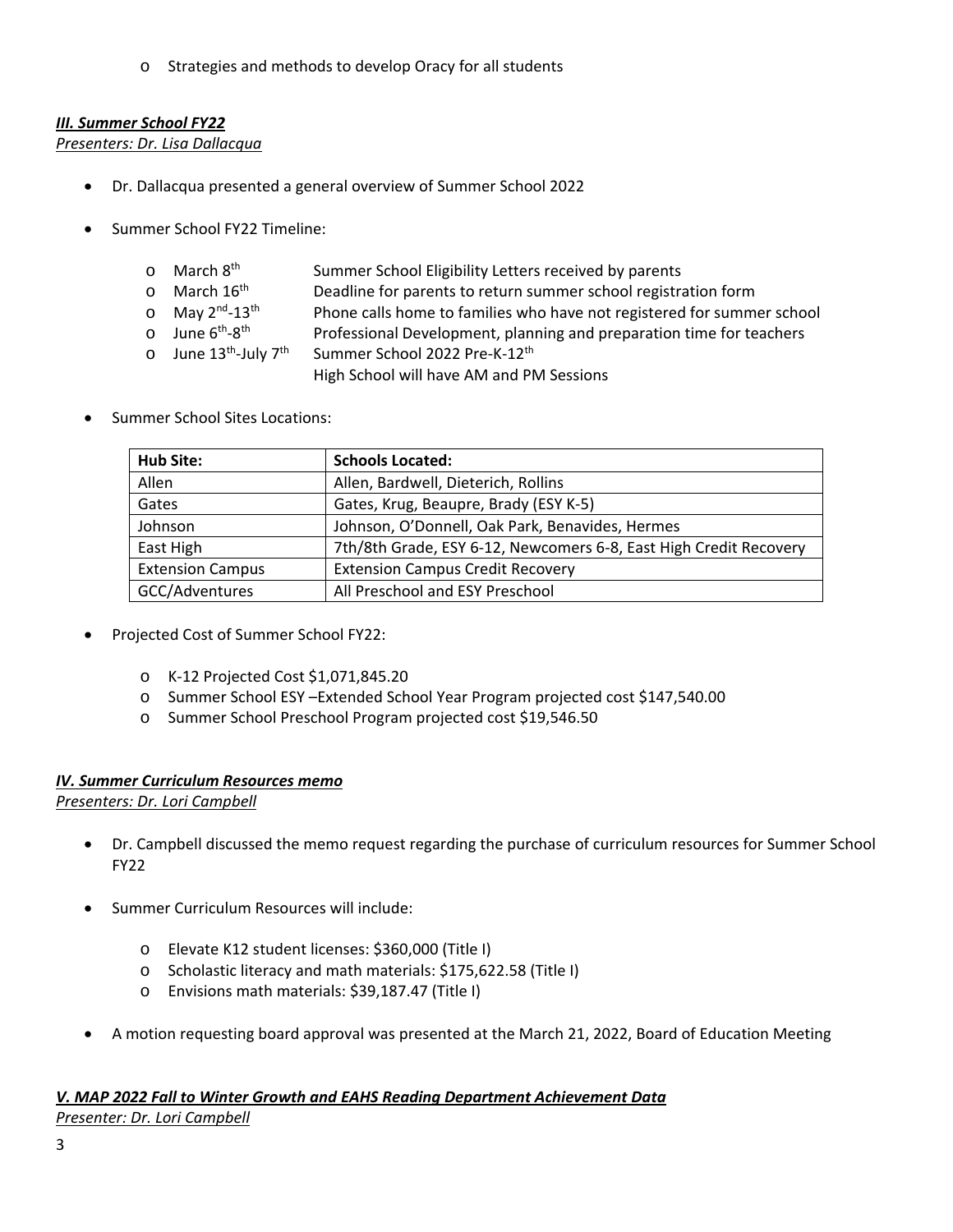- Dr. Campbell opened the presentation discussing the impact of the pandemic, which included students losing almost 2 years of in‐person instruction. She celebrated the hard work and dedication of teachers, administrators and staff.
- Dr. Campbell presented NWEA Fall to Winter Growth Achievement Data by grade level (grades K‐11) and building. Additionally, she discussed the Dual Language program, highlighting the assessment data in English and Spanish for grades K‐1.
- All Elementary and Middle School buildings experienced growth in both reading and math.
- Dr. Campbell shared EAHS's Reading Department Achievement Data: The team disaggregated the data by student attendance and achievement, (*how many students were absent more than ten days vs students that had less that ten absences).*
- Many of the absences were due to COVID, symptomatic, caretaking of siblings, causing students to miss more than 10 days. The data analysis revealed:
	- o 30% of test takers were absent more than 10 school days
	- o Many test takers with 10 or more absences had a RIT decrease from fall to winter
- Dr. Campbell shared Additional Data (Pandemic Year 21‐22)
	- o 1,548 ‐ total teacher absences (days) August 25 ‐ January 10
	- o 3 reading positions filled by substitute teachers impacting 370 students (21% of students in reading)
	- o Total number of Long Term Substitutes ‐ Range of 4‐9 per day over the course of 1st semester (Staff leaves)
	- o 70,833 ‐student absences due to Covid Positive, Symptomatic, Close Contact and Caretaking
- Next Steps:
	- o Plan for Possible Impact of Pandemic on High School 2023
	- o Enhance Student Academic Incentive Plans
	- o Monitor SAT Suite of Assessment Results for Triangulation of Data

# *VI. Attendance and Enrollment*

*Presenter: Dr. Lori Campbell* 

- Dr. Campbell presented district attendance and enrollment reports
- The average district daily attendance is 87.03%.
	- o Preschool ‐ 90.04%
	- o Elementary ‐ 92.10%
	- o Middle School ‐ 91.71%
	- o East Aurora Extension Campus ‐ 76.36%
	- o East Aurora High School ‐ 83.84%
- District 131 currently have 13,044 students enrolled